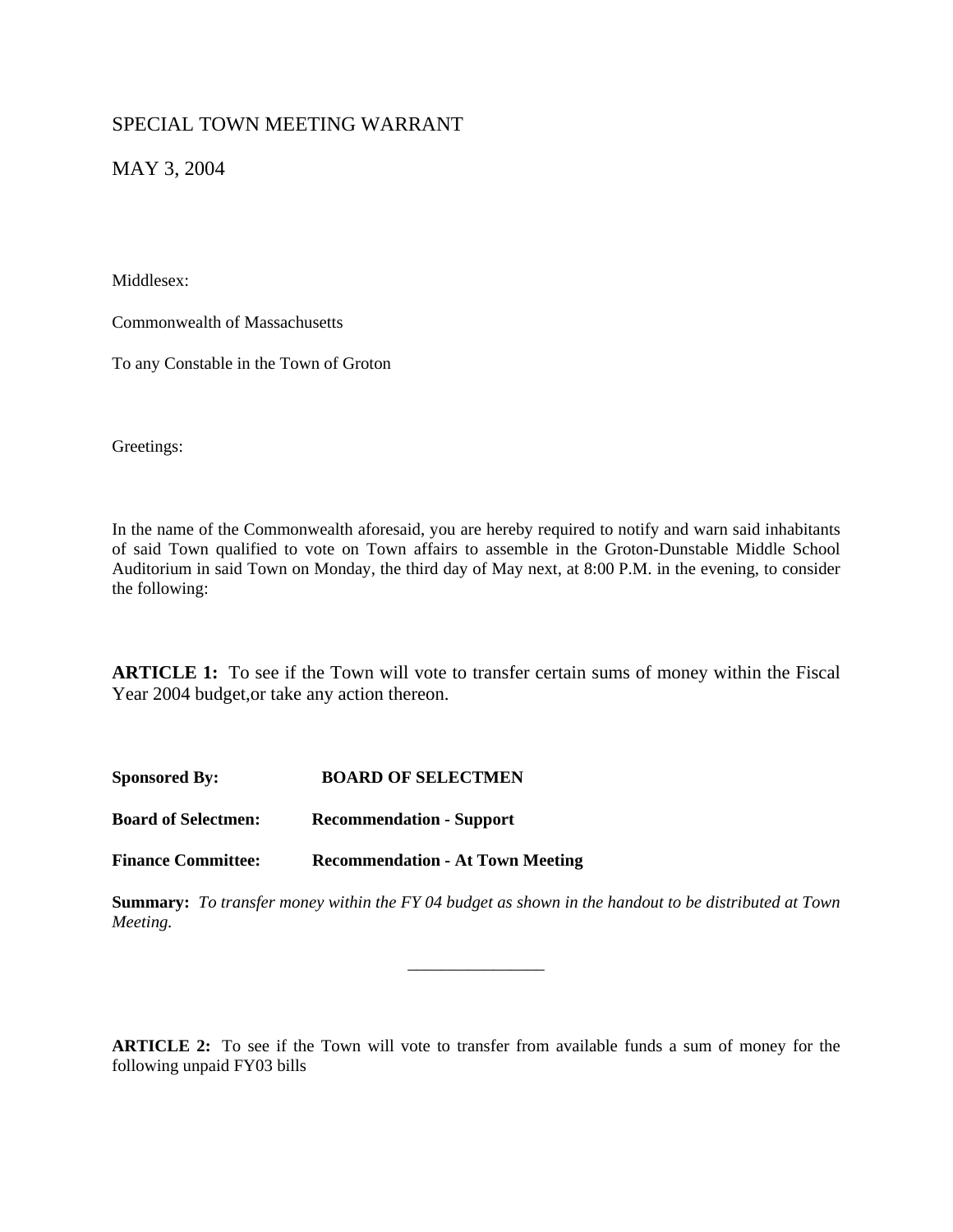\$180.20 Police Department Expenses

\$ 66.88 Park Commission Expenses

\$440.00 Sealer of Weights & Measures

or take any action thereon.

| <b>Sponsored By:</b>       | <b>BOARD OF SELECTMEN</b>               |
|----------------------------|-----------------------------------------|
| <b>Board of Selectmen:</b> | <b>Recommendation - Support</b>         |
| <b>Finance Committee:</b>  | <b>Recommendation - At Town Meeting</b> |

**Summary:** *Invoices for the above costs were submitted after the close of Fiscal Year 2003. Town Meeting approval is required to pay any prior year invoice. The source of funding is Free Cash.*

*\_\_\_\_\_\_\_\_\_\_\_\_\_\_\_\_*

**ARTICLE 3:** To see if the Town will vote to transfer the remaining balances of the following appropriations:

\$4975.25 voted under Article 11 of the Warrant for the May 1, 2000, Annual Town Meeting (W. Groton Mill Dam Repair)

\$296.40 voted under Article 20 of the Warrant for the September 23, 2002, Special Town Meeting (Purchase of MacGregor property).

A sum of money voted under Article 20 of the Warrant for the April 24, 2000, Annual Town Meeting (Landfill Capping)

To the stabilization fund, or take any action thereon.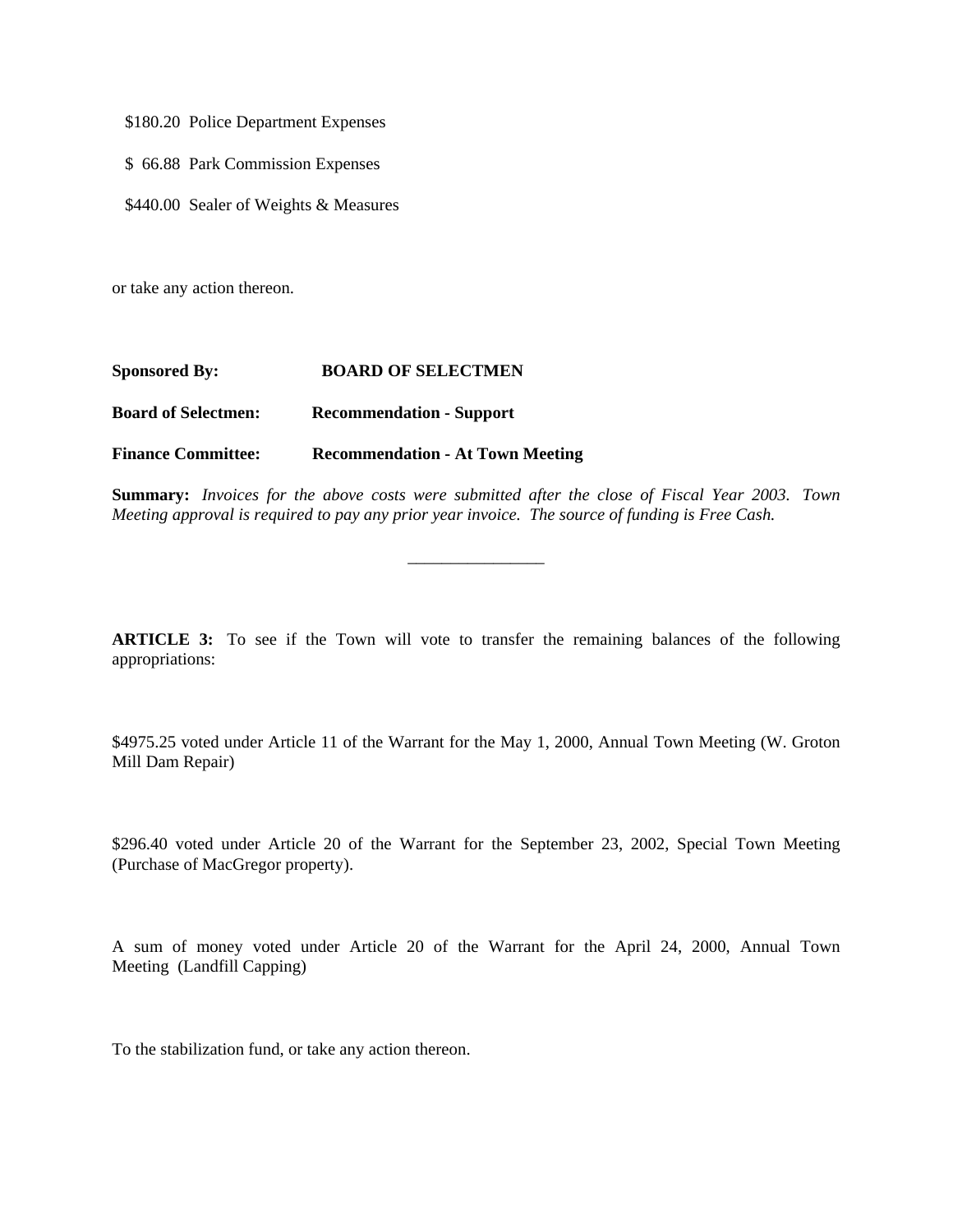**Sponsored By: BOARD OF SELECTMEN Board of Selectmen: Recommendation - Support Finance Committee: Recommendation - At Town Meeting**

**Summary:** *The purposes for which the above funds were appropriated have been accomplished. This article transfers the remaining funds so they can be used for other purposes.*

*\_\_\_\_\_\_\_\_\_\_\_\_\_\_\_\_*

**ARTICLE 4:** To see if the Town will vote to transfer a sum of money from the appropriation voted under Article 12 of the Warrant for the April 28, 2003, Annual Town Meeting (acquisition costs associated with the acquisition of the Gilson Road Land), as follows:

\$20,000 To conduct a study on the property known as the Brownloaf site, shown on Assessors' Map 234, Parcels 4 and 18.1, said sum to be expended by the Board of Selectmen

A sum of money to the stabilization fund

or take any action thereon.

| <b>Sponsored By:</b>       | <b>BOARD OF SELECTMEN</b>               |
|----------------------------|-----------------------------------------|
| <b>Board of Selectmen:</b> | <b>Recommendation - Support</b>         |
| <b>Finance Committee:</b>  | <b>Recommendation - At Town Meeting</b> |

**Summary:** *These funds will be used for a detailed wetland delineation, soil testing for septic system*  design, and topographic survey plan in order to layout a concept plan for affordable housing on the *Brownloaf site.*

*\_\_\_\_\_\_\_\_\_\_\_\_\_\_\_\_*

**ARTICLE 5:** To see if the Town will vote to transfer a sum of money from the appropriation voted under Line Item 5161 of the Fiscal Year 2004 Budget, Weed Harvester - Expenses, to the Lost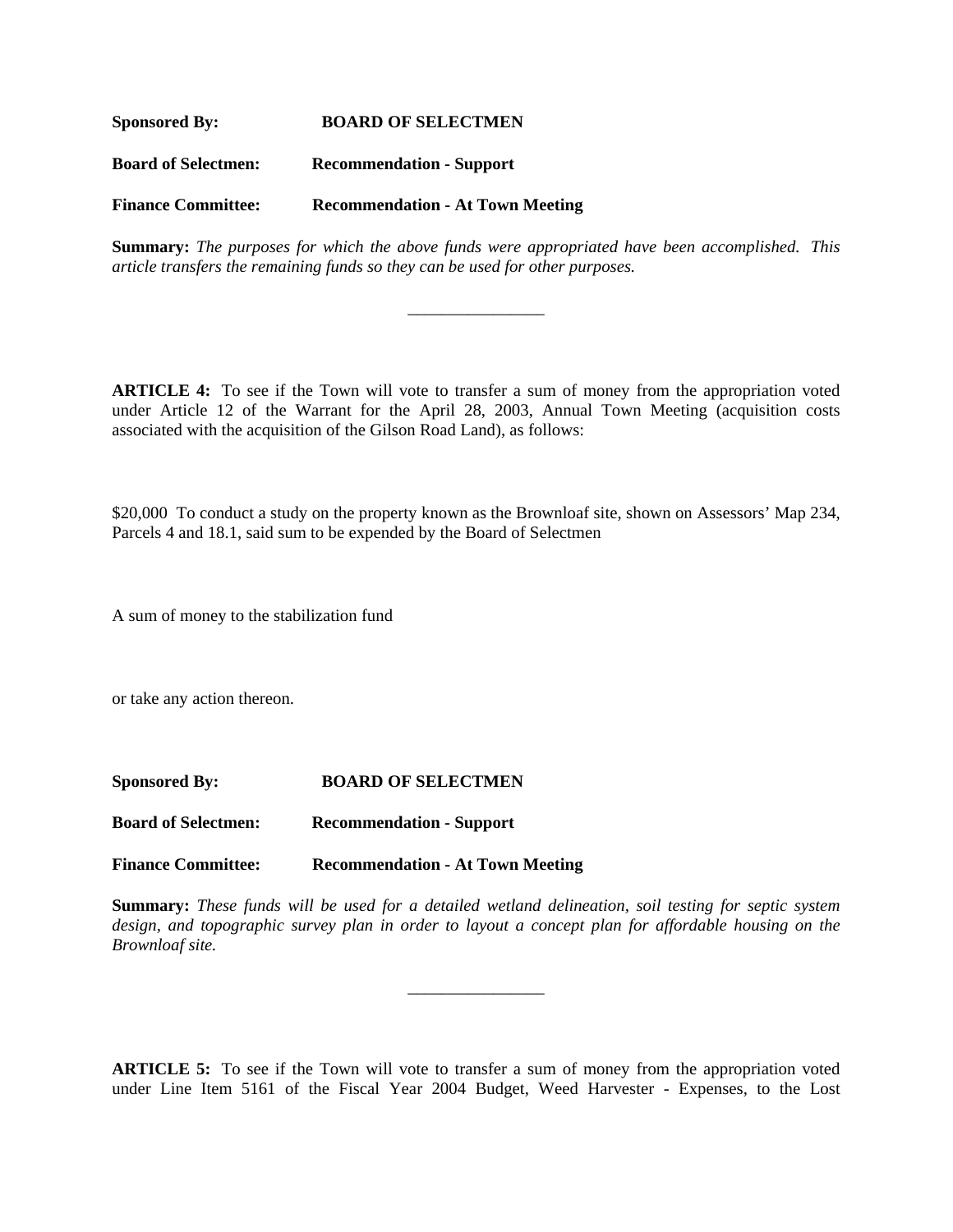Lake/Knops Pond Weed Management Advisory Committee for the purchase of supplies relative to the siphoning of Northern Cove, or take any action thereon.

| <b>Sponsored By:</b>       | <b>BOARD OF SELECTMEN</b>               |
|----------------------------|-----------------------------------------|
| <b>Board of Selectmen:</b> | <b>Recommendation - Support</b>         |
| <b>Finance Committee:</b>  | <b>Recommendation - At Town Meeting</b> |

**Summary:** *This article will be postponed indefinitely.*

**ARTICLE 6:** To see if the Town will authorize the Board of Health to enter into an Intermunicipal Agreement with the Town of Westford to allow the Groton Transfer Center/Recycling Center to accept leaves and grass cuttings from the Town of Westford for a fee, or take any action thereon.

*\_\_\_\_\_\_\_\_\_\_\_\_\_\_\_\_*

**Sponsored By: BOARD OF HEALTH**

**Board of Selectmen: Recommendation - At Town Meeting** 

**Finance Committee: Recommendation - At Town Meeting**

**Summary:** *Passage of this article will allow Westford to deposit leaves and grass cuttings at the Groton Transfer Station/Recycling Center. The Town of Groton will use these materials to make compost. The Town of Westford will pay Groton a fee negotiated by the Board of Health for this privilege.*

*\_\_\_\_\_\_\_\_\_\_\_\_\_\_\_\_*

**ARTICLE 7:** To see if the Town will vote to relocate Mill Street by accepting as a public way the parcel of land shown as Parcel T ("Mill Street Relocation") on a plan entitled "Definitive Subdivision Plan of Land, Mill Street Groton, MA Prepared for: Ryan Development, LLC" Scale: 1" = 50' dated September 26, 2002, revised 11/7/02, 12/18/02, 2/4/03, 2/11/03, and 3/18/04, prepared by LandTech Consultants, Inc., (the "Plan") a copy of which is on file in the Office of the Town Clerk as laid out by the Board of Selectmen, and further to discontinue as a public way those portions of Mill Street shown as Parcels Q, R, and S on said Plan, and to authorize the Board of Selectmen to execute and deliver deeds releasing the Town's right, title and interest in Parcels Q, R, and S for such consideration as it deems satisfactory, which consideration may be nominal, and to accept for purposes of a public way said Parcel T or take any action thereon.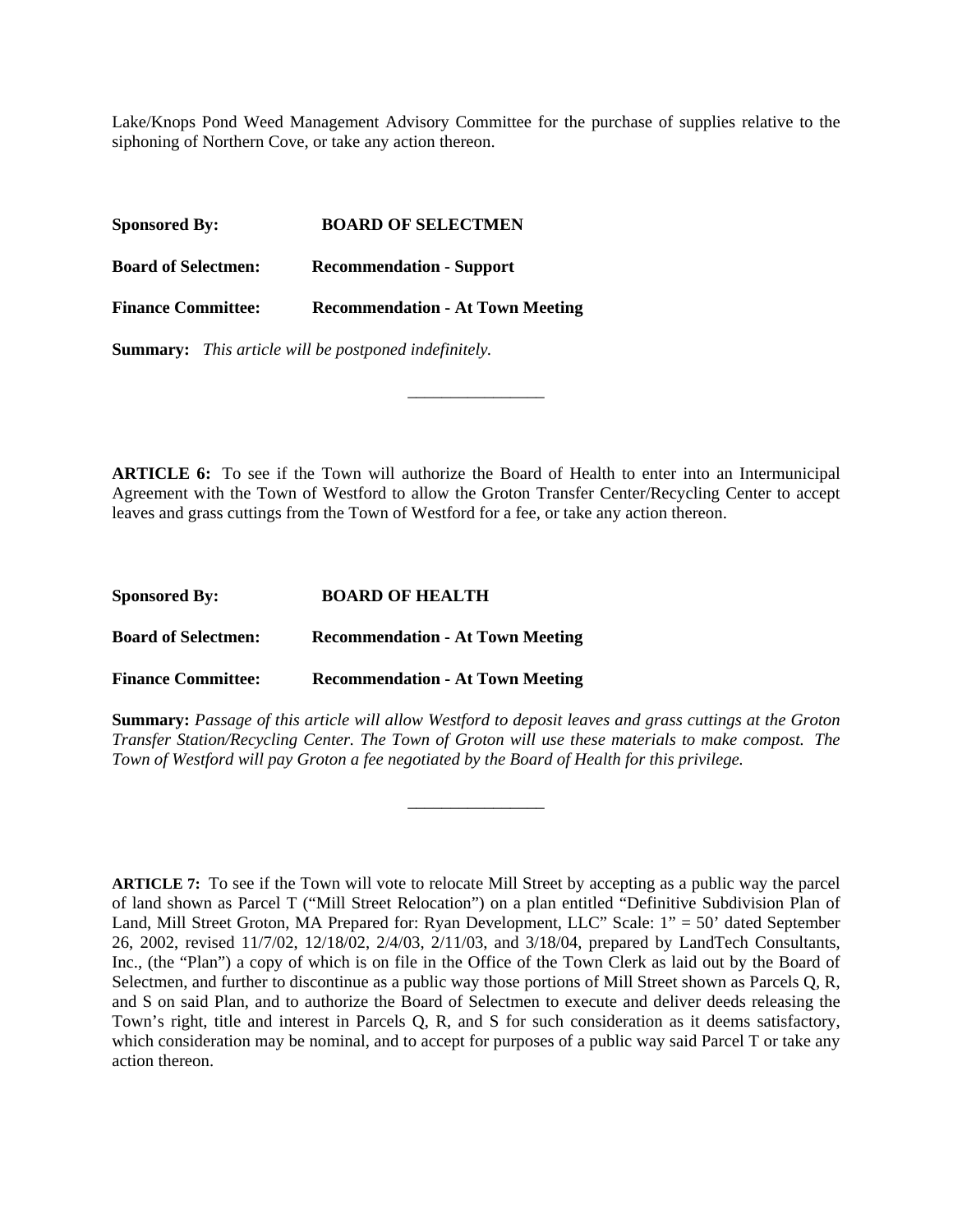## **Sponsored By: BOARD OF SELECTMEN**

**Board of Selectmen: Recommendation - At Town Meeting** 

**Finance Committee: Recommendation - At Town Meeting**

**Summary:** *Acceptance of this article will allow for the relocation of Mill Street as shown on a plan as filed with the Town Clerk.* 

*\_\_\_\_\_\_\_\_\_\_\_\_\_\_\_\_*

And you will serve this warrant by posting a true and attested copy of the same in at least four public places in said Groton, fourteen days before the day appointed for said meeting.

Hereof fail not and make return of your doings to the Town Clerk on or before time of said meeting.

Given under our hands this  $5<sup>th</sup>$  day of April in the year of our Lord, two thousand four.

 $\overline{\phantom{a}}$  , and the contract of the contract of the contract of the contract of the contract of the contract of the contract of the contract of the contract of the contract of the contract of the contract of the contrac

OFFICER'S RETURN

Groton Middlesex

Thomas D. Hartnett, Chairman

Pursuant to the within Warrant,

I have this day notified the

INHABITANTS to assemble at the George F. Dillon Jr., Vice Chair

Time, Place and for the purpose

within mentioned as within directed.

Personally posted by constable. John L. Saball, Clerk